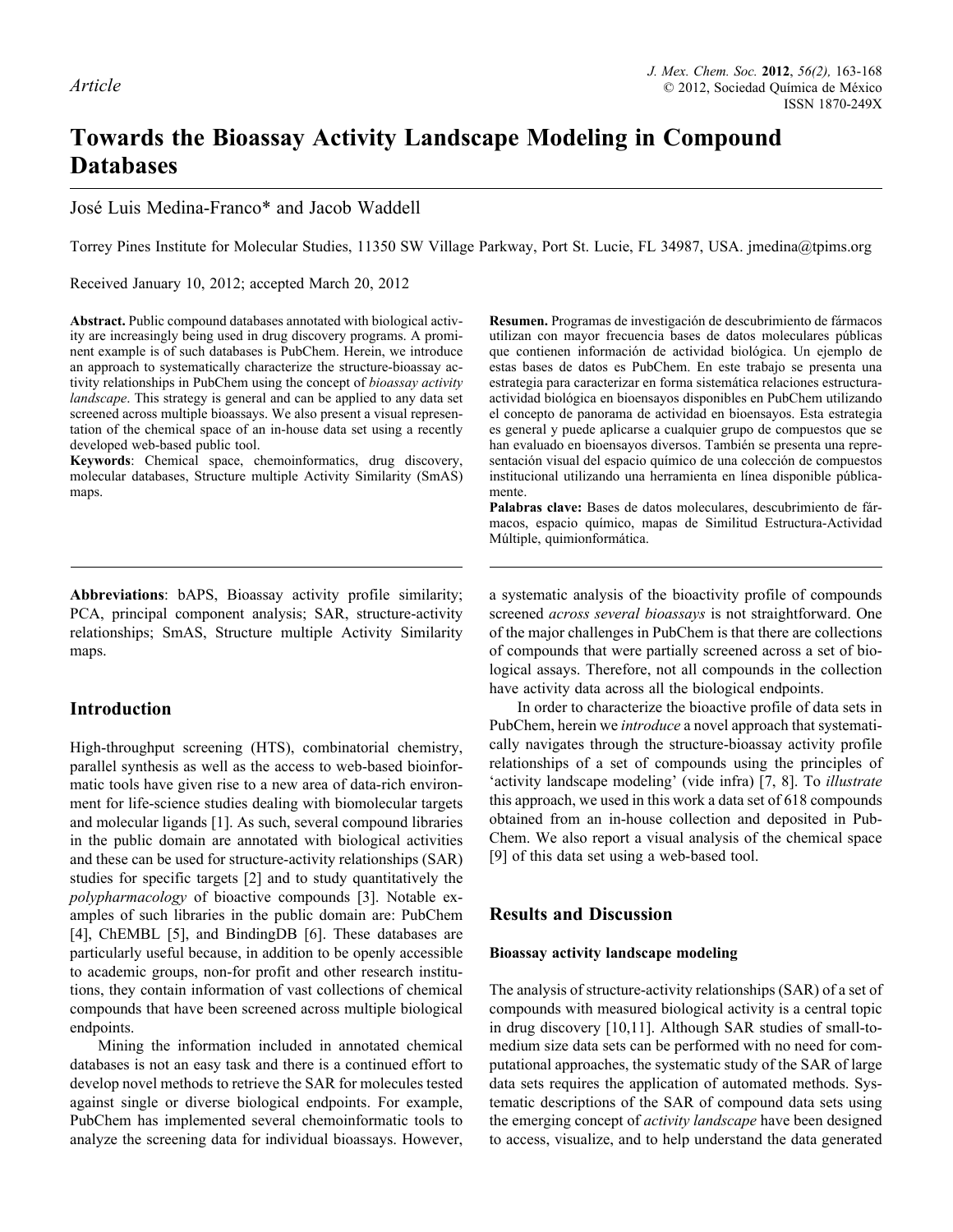from general screening. In this context, activity landscape has been conceptualized as the multidimensional space resulting from the addition of biological activity as another dimension to the chemical space of a compound data set [7]. SmAS maps [12], dual and triple activity-difference (DAD/TAD) maps [13, 14], a graph representation [15], and a novel approach using self-organizing maps [16], are examples of methods recently designed by our and other's research groups to characterize the activity landscape of compound data sets screened across several biological endpoints, i.e., multi-target activity landscapes. In this work, the SmAS maps the authors recently proposed [12] were adapted to systematically explore the relationship between the structure and bioactivity profiles of the 618 compounds i.e., the *bioassay activity profile landscape*. A major difference with the analysis of multi-target activity landscapes previously presented is that this work is not focused on a particular set of targets. Instead, this work is focused on the analysis of the activity profile of a set of compounds tested across different bioassays available in PubChem. We want to emphasize that each bioassay has its own quantitative definition of active/inactive/inconclusive. This fact represents a challenge to perform traditional quantitative structure-activity relationships studies [17] and it is required to categorize the activity data to perform quantitative comparisons (see the Methods section).

The distribution of the pairwise *bioassay activity profile similarities*, calculated with Eq. 1 described in the Methods is summarized in Table 1. Overall, the compounds have low activity profile similarity as indicated by the low median (0.30) and mean (0.39) and other statistics of the bioassay activity profile similarities (Table 1). The low similarities are associated with the different activities of the compounds across the tested assays (e.g., active, inactive or inconclusive) and with the different set of assays the compounds were screened across. As pointed out before, not all 618 compounds were screened across the 244 confirmatory assays.

Figure 1A shows the SmAS-like map that depicts the relationship between the bioassay activity profile similarity and MACCS keys/Tanimoto similarity for the 618 compounds (see the prototype plot in Figure 3). The plot contains 190,653 data points that represent a pairwise comparison. Data points are further distinguished by the maximum number of 'active' bioassays of the molecules of the pair using a continuous scale from green (less active, zero assays) to purple (more active, 27 assays) (vide infra). Figure 1B depicts in color 6,125 pairs where at least one compound in the pair showed activity in at least 12 bioassays i.e.,  $\sim$ 10% (12/128) of the maximum activity (thresholds different from 12 can be used to filter the data points for visualization). All other pairs are displayed in light gray for reference. Here, we focused on the compounds that showed activity in several bioassays as an indicative of 'bioactive compounds' (as opposed to compounds that were active in few or none assays). Of note, multiple activities across different bioassays may be a suggestion of promiscuity or polypharmacology [18] that can be associated with positive or negative effects [19].

Pairs of compounds with similar structure and similar bioactivity profile are found in the top-right region of the SmASlike maps (*roughly* in region II of the prototype map in Figure 3). A representative example is the pair of compounds **26670058**\_**26669932** (identified in the SmAS map in Figure 1A, B). Figure 1C shows a side-by-side comparison of the chemical structures. This figure clearly shows that this pair of molecules has very similar chemical structures (e.g., MACCS/ Tanimoto similarity of 0.938) and high bioassay activity profile similarity (0.849). Compound **26670058** was active in 4 (out of 105) bioassays and compound **26669932** was active in 13 (out of 112) bioassays. The high bioassay activity profile similarity indicates that both compounds were tested in similar assays and that both showed similar activity profiles across those assays. Mining the bioassay information available in PubChem for these two compounds revealed that **26670058**  and **26669932** were screened in 105 common bioassays. Similar conclusions can be derived from the pair of compounds **26670057**\_**26669686** (Figure 1A, B) and other examples that can be found in region II of the plot.

The SmAS-like map readily identifies in the lower-right region of the plot *bioassay activity profile cliffs* i.e., pairs of compounds with high structure similarity but very different bioassay activity profiles (*roughly* in region IV of the prototype map in Figure 3). A representative example is the pair of compounds **85272523**\_**26669932** with MACCS/Tanimoto similarity of 1.0 but low bioassay activity profile similarity of 0.183 (Figure 1C). The only structural difference between these compounds is the stereochemistry. The low bioassay activity

**Table 1.** Summary of the distribution of the 190,653 pairwise structure similarities of the 618 compounds calculated with four molecular representations and distribution of the bioassay activity profile similarities.

|                   | Max  | $O3^a$ | Median | Q1 <sup>b</sup> | Min  | Mean | StdDev |
|-------------------|------|--------|--------|-----------------|------|------|--------|
| <b>MACCS</b>      | 1.00 | 0.64   | 0.55   | 0.47            | 0.24 | 0.57 | 0.14   |
|                   | 1.00 | 0.43   | 0.34   | 0.24            | 0.00 | 0.33 | 0.17   |
| <b>TGD</b>        | 1.00 | 0.70   | 0.59   | 0.49            | 0.27 | 0.61 | 0.15   |
| Atompairs         | 1.00 | 0.26   | 0.19   | 0.14            | 0.02 | 0.22 | 0.11   |
| Radial            | 0.84 | 0.09   | 0.06   | 0.05            | 0.01 | 0.08 | 0.05   |
| bAPS <sup>c</sup> | 1.00 | 0.62   | 0.30   | 0.17            | 0.00 | 0.39 | 0.29   |
|                   |      |        |        |                 |      |      |        |

*<sup>a</sup>*Third quartile. *b*First quartile. *<sup>c</sup>* Bioassay activity profile similarity (calculated with Eq. 1).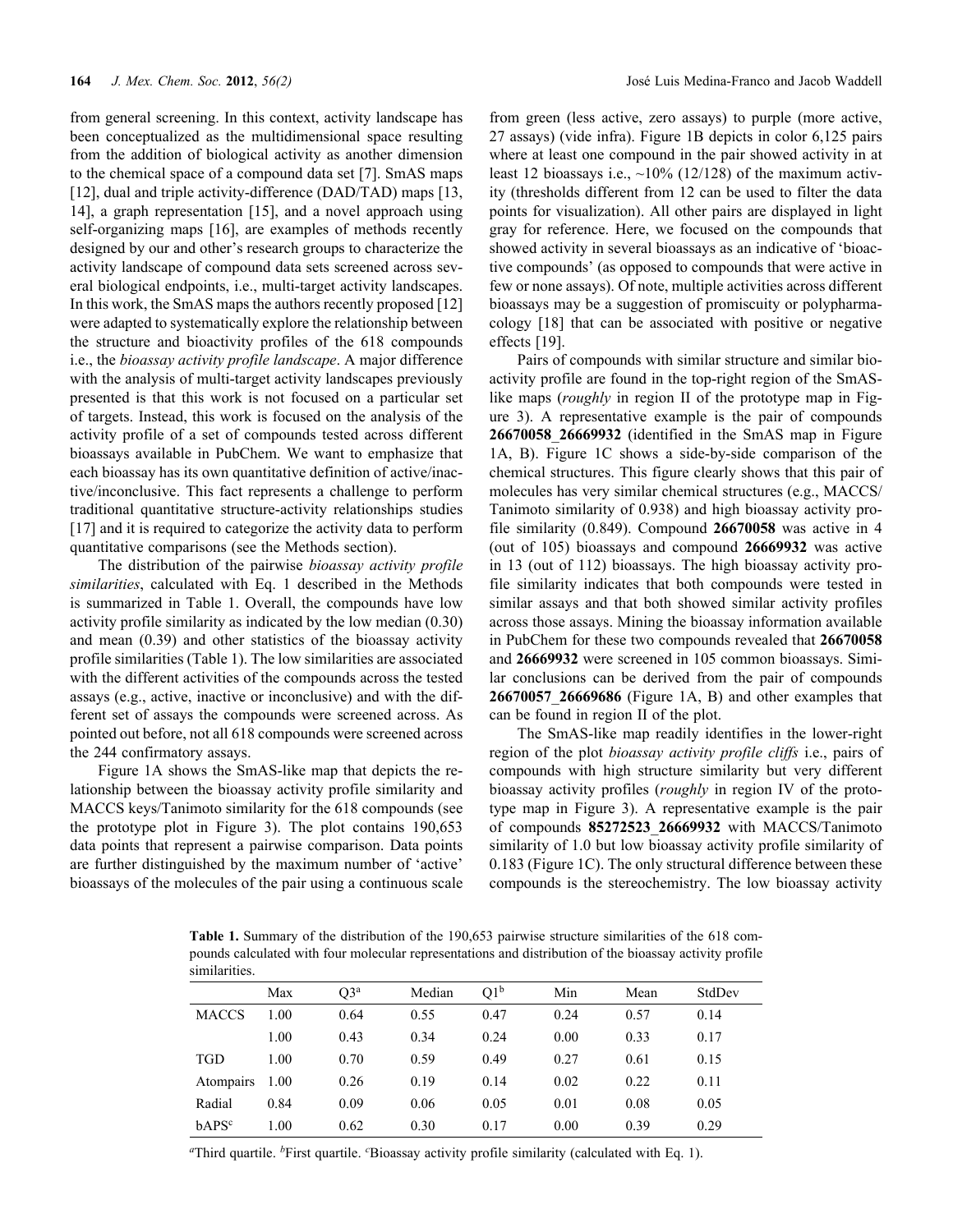

**Fig. 1**. Modeling of the bioassay activity landscape of the 618 compounds analyzed in this work. (A) The SmAS-like plot shows in color 190,653 pairwise comparisons. Data points are color-coded by the maximum number of confirmatory assays of the most bioactive compound in the pair using a continuous scale from purple (more active) to green (less active); (B) In color, 6,125 points with at least one compound in the pair showed activity in at least 12 bioassays (the remaining pairs of compounds are displayed in light gray); (C) Selected pairs of compounds from region II and IV (see prototype plot in Figure 3). Compounds are labeled with the corresponding SID number in PubChem.

profile similarity indicates that both compounds were tested in different assays and/or that both showed a different activity profile across those assays. For example, compound **26669932** (*S*) was active in 13 (out of 112) assays; in contrast **85272523** (*R*) showed activity in 6 (out of 33) assays. Searching the list of assays available in PubChem for each compound showed that **26669932** and **85272523** were tested only in 25 common bioassays. This result strongly suggests that both compounds are very promising and should be tested across the same set of assays. Similar conclusions can be obtained from the molecule pair **46500073**\_**26669686** in Figure 1. Additional examples of *bioassay activity profile cliffs* can be found in region IV of the plot.

The examples of pairs of molecules discussed above are located in the same relative regions II and IV of the prototype

plot (Figure 3) generated with GpiDAPH3, atom pairs, and radial fingerprints (data not shown). Therefore, these pairs can be considered as *consensus data points* [8] in the bioassay landscape.

In this data set we did not identify remarkable examples of data points representative of *scaffold hopping* (region I of the prototype map), i.e., compounds with very high activity profile similarity (e.g.,  $bAPS > 0.8$ ) and low structure similarity. Although there are several data points in this area (Figure 1A), Figure 1B clearly shows that there are no pairs of compounds in which at least one molecule in the pair showed activity in a number of assays.

The authors have reported different ways to further quantify the contents of the SmAS and related maps [20-22]. Such quantification is beyond the scope of this work that is focused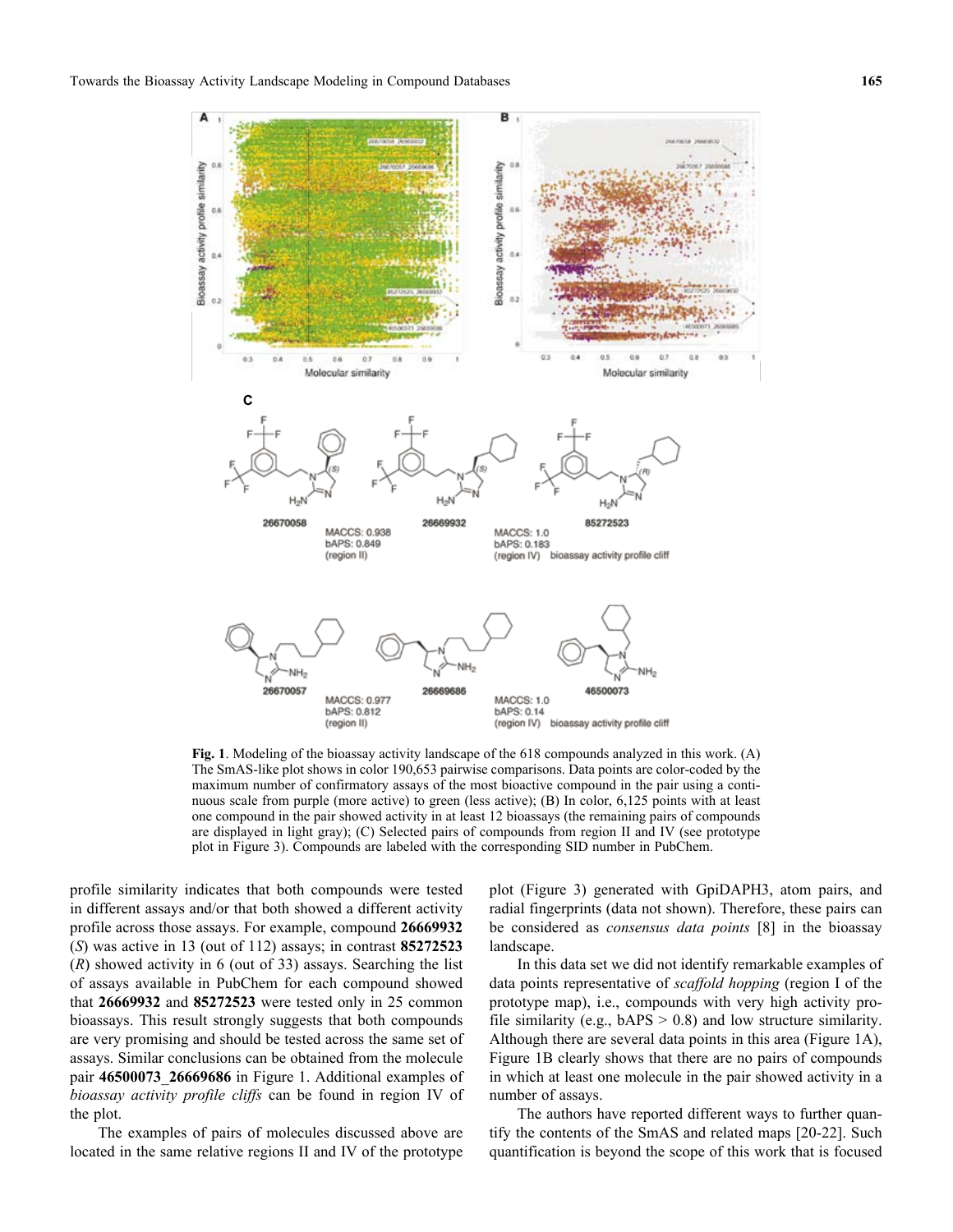

**Fig. 2.** Visual representation of the chemical space of a set of approved drugs (red) and compounds obtained from in-house collections and deposited in PubChem (yellow). The plot was generated using the ChemGPS-NP prediction scores calculated using the on-line tool  $ChemGPS-NP<sub>Web</sub>.$ 



Molecular Similarity

**Fig. 3**. Prototype SmAS map adapted to model bioassay activity landscapes*.* The bioassay activity profile similarity is plotted against molecular similarity. The plot can be roughly divided in four major regions. Region IV contains bioassays activity profile cliffs. See text for details.

on the *introduction* of a novel approach to conduct bioassay activity landscape modeling in compound databases.

# **Chemical space**

Several visualization methods have been used to represent chemical spaces [9]. In-house collections have been analyzed by the authors and other groups using several methods including PCA [23, 24], multi-fusion similarity plots [25] and Latent Trait Model [26]. Herein, we employed ChemGPS-NPWeb, a web-based public tool based on global mapping onto a consistent, eight dimensional map over structure derived physicochemical characteristics for a reference set of compounds (see also Methods section) [27]. Figure 2 shows a visual representation of the chemical space of the 729 compounds obtained from in-house collections available in PubChem (*vide supra*). Figure 2 clearly shows that compounds from in-house collections share the same chemical space of approved drugs and can be regarded as drug-like in terms of physicochemical properties. Visual representations of the chemical space using fingerprintbased representations for in-house collections in PubChem are published elsewhere [8].

# **Conclusions and perspective**

The large amount of bioactivity data available in public repositories such as PubChem represents a major opportunity to further advance drug discovery endeavors. We present a general method to systematically describe structure-bioactivity profile relationships using the concept *bioassay activity landscape modeling*. The analysis was based on the pairwise comparison of bioactivity profile similarity and molecular similarity using molecular fingerprint representations. Dislike current approaches to model multi-target activity landscapes which are focused on a particular set of related targets, the focus of this work is to model bioactivity profiles that may be obtained after screening a compound data set across different and/or unrelated biological targets. To illustrate the method, we used a collection of more than 600 compounds obtained from inhouse libraries that have been screened across more than 200 bioassays in PubChem. This collection shares the same chemical space of approved drugs as demonstrated by an analysis of the chemical space herein presented. The approach to *bioassay activity landscape modeling* is general and can be applied to any other set of compounds available in PubChem screened across multiple bioassays or to any other chemical databases with annotated biological activity. A major perspective of this work is to apply this approach to model the *bioassay activity landscape* of other data sets.

# **Methods**

### **Data sets and activity data**

An initial set of 729 compounds derived from in-house collections were obtained from PubChem using the query "Torrey Pines" (accessed June 2011). All tested bioassays available were retrieved for each compound from PubChem. A final set of 618 compounds tested in any confirmatory assay (244 in total) was selected for the bioassay activity landscape modeling. The total number of confirmatory bioassays each compound was tested across, along with the number of 'active', 'inactive' or 'inconclusive' bioassays, were recorded. It is worth noting that not all compounds where tested in all the bioassays: 75%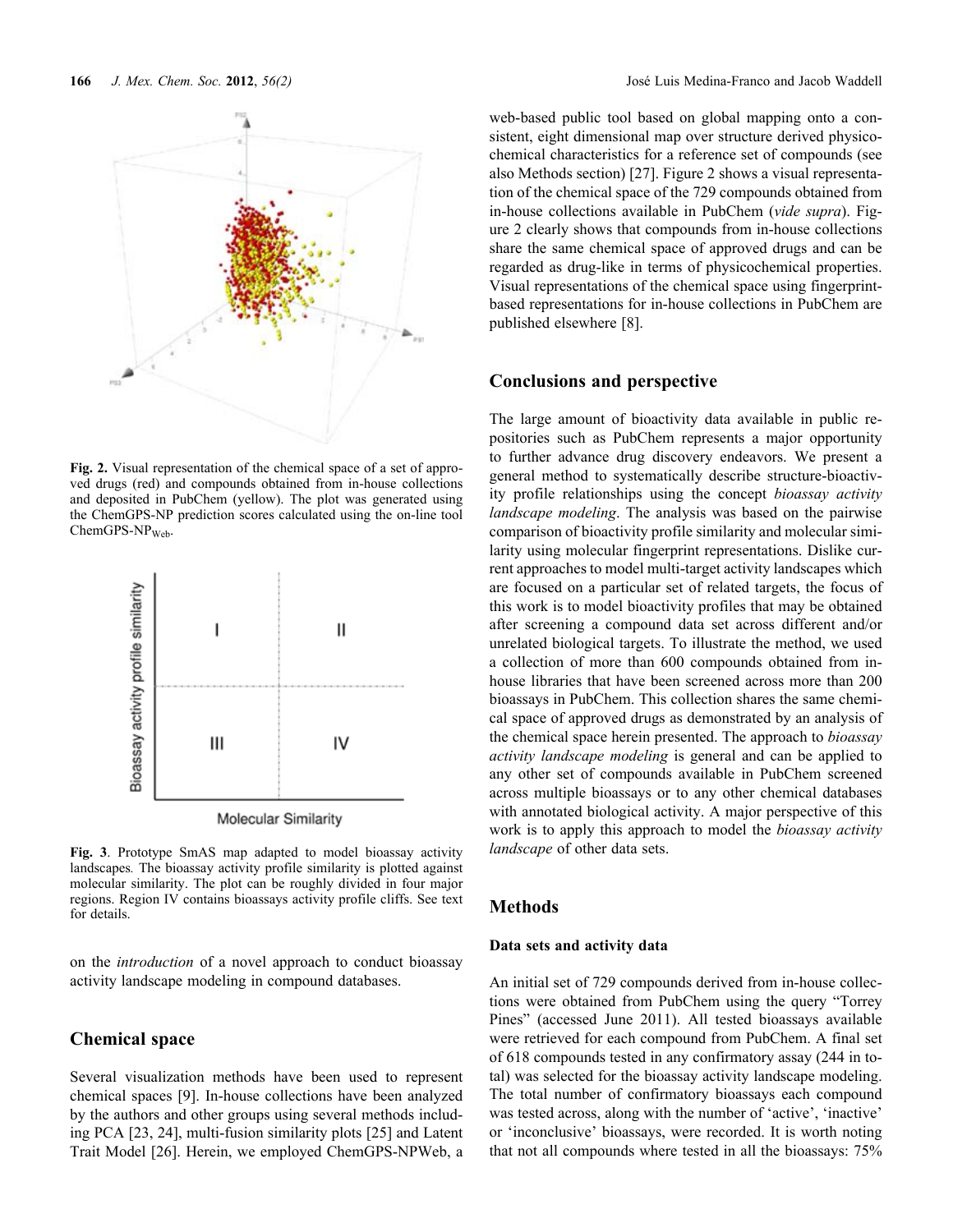of the compounds were tested in 101 or fewer bioassays and 50% of the compounds were screened in 37 or fewer bioassays. The total maximum number of confirmatory assays that a single compound was tested in was 128 and the minimum was six.

#### **Bioassay landscape modeling**

We investigated the relationship between bioassay activity profile and structure similarity using the principles of multitarget activity landscape modeling i.e., computational methods to explore the structure-activity relationships (SAR) of data sets with biological activity across different biological endpoints [12-15, 21, 28-30]. Herein, for each pair of compounds, the computed molecular similarity was compared with the *bioassay activity profile similarity* across multiple assays. Pairwise structure-bioassay activity profile relationships were visually depicted in 2D plots that are reminiscent of the Structure multiple Activity Similarity (SmAS) maps we recently reported (vide infra) [12].

#### **Bioassay activity profile similarity**

In PubChem each bioassay has its own quantitative definition of active/inactive/inconclusive. This is because, at least in part, the bioassays have a different nature and the assays can be performed by different screening centers. Since the main goal of this work is to obtain a general characterization of the bioactivity profile, herein we used a categorical classification of the activity data. For each of the 618 compounds tested in any of the 244 confirmatory assays, the bioassay activity profile was represented as a multiset fingerprint encoding of the activity data available in PubChem as follows: 'active' was set to '2'; 'inactive' as '1'; inconclusive or not tested as '0'. Then, the pairwise bioassay activity profile similarity (bAPS) across the 244 bioassays was calculated using the Tanimoto coefficient [31]:

$$
bAPS(i, j) = \frac{\sum_{k=1}^{n} \min[m_k(i), m_k(j)]}{\sum_{k=1}^{n} \max[m_k(i), m_k(j)]}
$$
 (1)

where bAPS(*i*,*j*) is the bioassay activity profile similarity of the *i*th and *j*th molecules,  $m_k(i)$  and  $m_k(j)$  are the activity encodings of the *i*th and *j*th molecules, respectively, and *n* is the total number of assays that the molecules were screened across.

#### **Structure similarity**

MACCS keys (166 bits) were computed with Molecular Operating Environment (MOE) [32]. In order to address the well-known dependence of chemical space on structure representation [8] other four 2D fingerprints were also explored; two fingerprints implemented in MOE: pharmacophore graph triangle (i.e., graph-based three point pharmacophores) GpiDAPH3 and typed graph distances (TGD); and two fingerprints implemented in Canvas [33], namely atom pairs and radial fingerprints (equivalent to the extended connectivity fingerprints, ECFPs [34]). Structure similarities were computed with the Tanimoto coefficient, which has been successfully used to model the activity landscape of several data sets [13, 14, 20-22]. A summary of the distribution of the 190,653 pairwise structure similarities calculated with the five molecular representations is displayed in Table 1. Overall, the data set is structurally diverse as indicated by the low MACCS/Tanimoto similarity (e.g., median of 0.55; mean of 0.57) and the distribution of the other fingerprints.

#### **Structure multiple Activity Similarity (SmAS) maps**

For each pair of compounds, their bioassay activity similarity was plotted against their structural similarity generating SmAS-like maps. These maps, which are an extension of the SAS maps initially proposed for single targets [35], were recently developed in our group and represent a general approach to systematically explore the activity landscapes of data sets tested across multiple biological endpoints [12]. A prototype SmAS map adapted to model bioassay activity landscapes is depicted in Figure 3. The molecular and bioassay activity profile similarities are represented on the *X*- and *Y*-axes, respectively. Four major regions can be *roughly* distinguished in the plot. In this study, pairs of compounds that fall in region I have low structural similarity, but the bioassay activity profile is very similar (although the tested bioassays are not necessarily the same). Region II denotes pairs of compounds with both high structure similarity and high bioassay activity profile similarity. Compounds in region IV have high structure similarity, but low bioassay activity profile similarity and therefore correspond to *bioassay activity profile cliffs* (vide supra). Region III is the least interesting, containing pairs of molecules with low molecular similarity and low bioassay activity profile similarity.

# **Chemical space**

Several visualization methods of the chemical space are available [9, 36]. In this work, we employed the recently developed web-based public tool ChemGPS-NPWeb [27, 37]. ChemGPS-NP [37, 38] is a principal component analysis (PCA) based global chemical positioning system [39] tuned for exploration of biologically relevant chemical space. The first four dimensions of the ChemGPS-NP map capture 77% of data variance. The first dimension (principal component one, PC1) represents size, shape and polarizability (main contribution is size); PC2 is associated with aromatic and conjugation related properties (main influence is aromaticity); PC3 describes lipophilicity, polarity, and H-bond capacity (major contribution is lipophilicity); and PC4 expresses flexibility and rigidity. Chemical compounds can be positioned onto this map using interpolation in terms of PCA score prediction. Further details of this method are provided elsewhere [27].